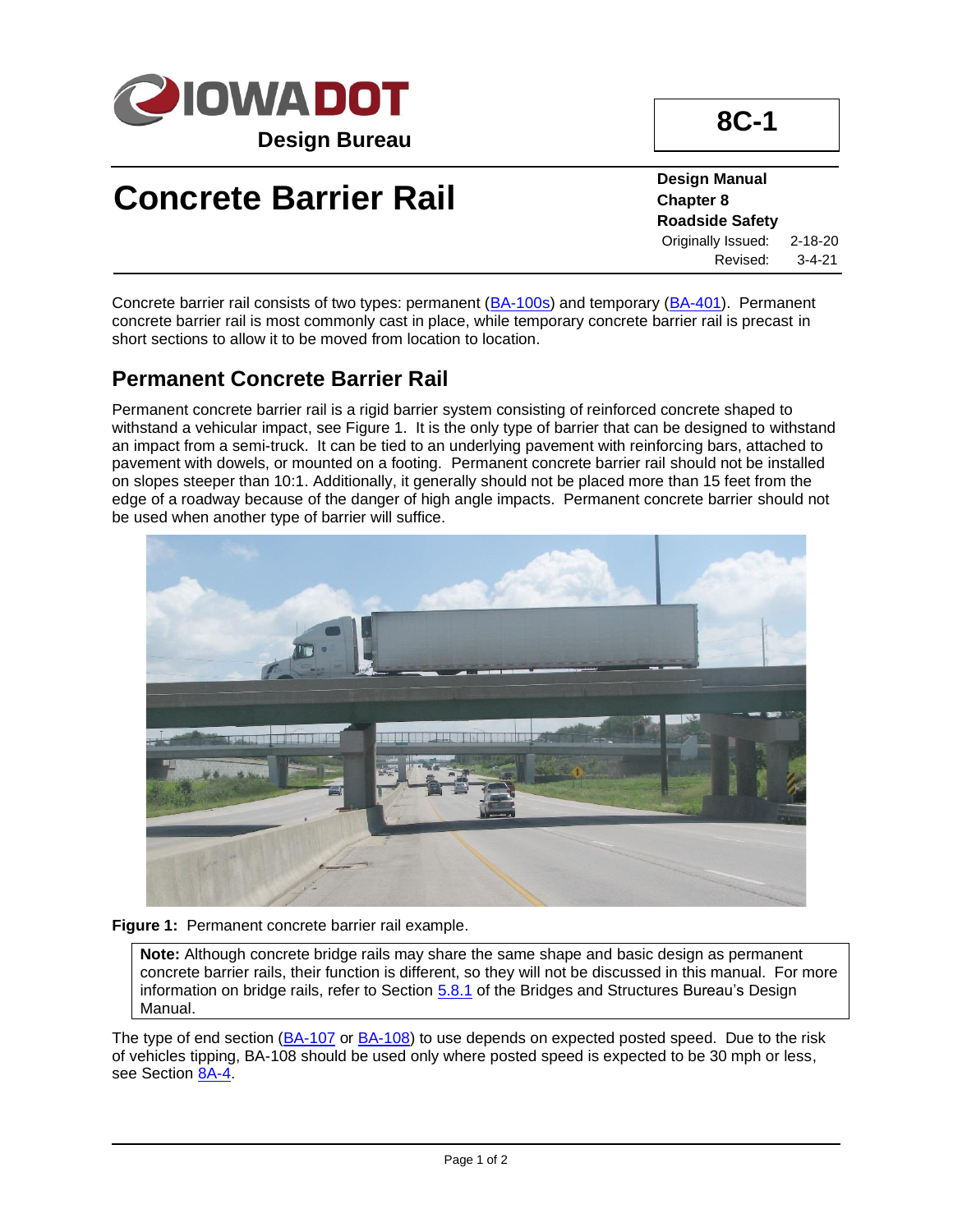Considerations for permanent concrete barrier rail include:

- Zone of intrusion (ZOI), see Section [8A-6.](08A-06.pdf)
- Maximum longitudinal gap between two pieces of barrier rail, e.g. at a pavement joint, without using a cover plate is 4 inches.
- Vertical taper rate for transitioning the height of barrier rail, e.g. transitioning from 34 inches to 44 inches, is 10:1.
- Sign posts and light poles on top of concrete barrier must be breakaway.

Below are guidelines for choosing a barrier height:

- Use a 44 inch barrier with reinforcing into the shoulder if the barrier is located more than 10 feet from a bridge pier not designed to take a 600 kip load, see Chapter 5 of the Roadside Design Guide and Bridges and Structures Bureau's Design Manual [3.7.4.](https://iowadot.gov/bridge/policy/03-01-00Prelim.pdf)
- Use a 54 inch barrier with reinforcing into the shoulder if the barrier is located 10 feet or less from a bridge pier not designed to take a 600 kip load, see Chapter 5 of the Roadside Design Guide and Bridges and Structures Bureau's Design Manual [3.7.4.](https://iowadot.gov/bridge/policy/03-01-00Prelim.pdf)
- Use 44 inch barrier with reinforcing into shoulder when protecting a sign truss that is within 10' of the edge of traveled way.
- Use 44 inch barrier with dowels beyond the first 60' of barrier in the median.
- Use 34 inch barrier with dowels beyond the first 60' of barrier on the shoulder.
- Use 34inch or 44 inch barrier with reinforcing into shoulder within the first 60' of a run of barrier (likely adjacent to a crash cushion).
- Use 34 inch barrier with reinforcing into shoulder when protecting a steep drop off or retaining wall on the shoulder.
- Use 34 inch barrier with dowels for all remaining cases.

#### **Temporary Concrete Barrier Rail**

Temporary concrete barrier (often referred to as TBR) is a semi-rigid barrier system consisting of precast reinforced concrete sections shaped to withstand a vehicular impact, see Figure 2.



**Figure 2:** Temporary concrete barrier rail example.

The most common use for TBR is in work zones. Refer to Section [9B-9](09b-09.pdf) for more information regarding TBR.